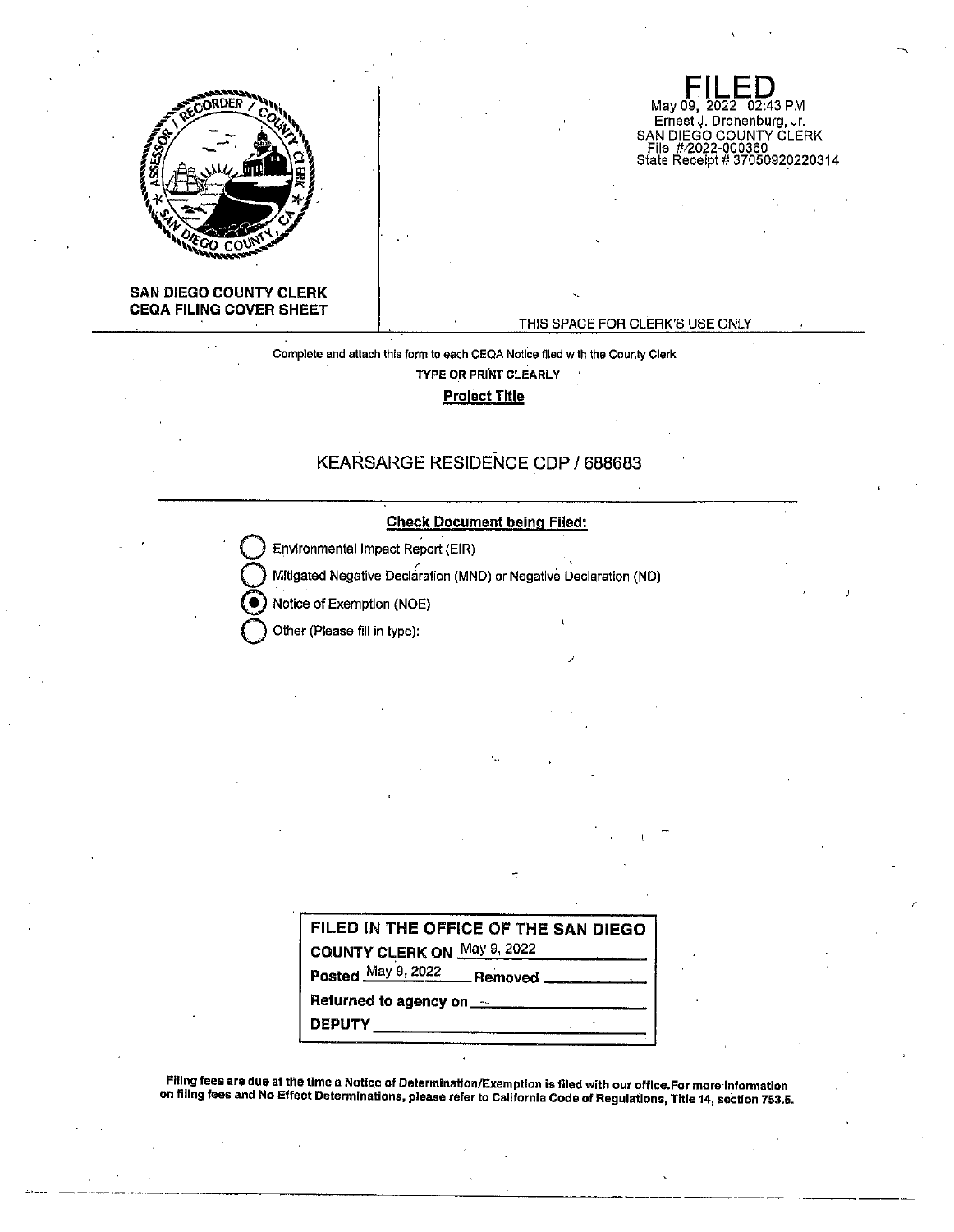|     | (Check one or both) |                                                          |                                |                                                              |              |  |
|-----|---------------------|----------------------------------------------------------|--------------------------------|--------------------------------------------------------------|--------------|--|
| TO: | ⊠                   | Recorder/County Clerk                                    | From: $\overline{\phantom{a}}$ | City of San Diego                                            |              |  |
|     |                     | P.O. Box 1750, MS A-33<br>1600 Pacific Hwy, Room 260     |                                | Development Services Department<br>1222 First Avenue, MS 501 |              |  |
|     |                     | San Diego, CA 92101-2400                                 |                                | San Diego, CA 92101                                          | Saltan       |  |
|     |                     | キーのおうため オリースト おなしのう<br>$\alpha$ , $\beta$ , and $\alpha$ |                                | an da                                                        | 医心动脉         |  |
|     |                     | Office of Planning and Research                          |                                | in territo                                                   | and the pro- |  |
|     |                     | 1400 Tenth Street, Room 121                              |                                |                                                              |              |  |
|     |                     | Sacramento, CA 95814                                     |                                |                                                              |              |  |

**SCH No.:** N/A

**Project Location-Specific:** 1627 Kearsarge Road, La Jolla, CA 92037

**Project Location-City/County:** San Diego/San Diego

**Description of nature and purpose of the Project:** Coastal Development Permit to construct a new threestory, 2,441-square-foot, single family residence with attached garage carport and convert the existing 965 square-foot residence to an accessory dwelling unit. The 0.14-acre site located 1627 Kearsarge Road Is In the RS-1-5 zone, Coastal (Non-Appealable Area 1) and Coastal Height Limit Overlay Zones within the La Jolla Community Plan Area and Council District 1.

**Name of Public Agency Approving Project:** City of San Diego

**Name of Person or Agency Carrying Out Project:** Ricardo Rabines, 925 Fort Stockton, San Diego, CA 92104 619-297-6153

#### **Exempt Status:** (CHECK ONE)

- D Ministerial (Sec. 21080(b)(1): 15268)
- D. Declared Emergency (Sec. 21080(b)(3); 15269(a))
- D Emergency Project (Sec. 21080(b)( 4); 15269 (b)(c))
- **D** Categorical Exemption: 15303, New construction of conversion of small structures
- **Statutory Exemptions:**
- $\Box$  Other:

**Reasons why project is exempt:** The City of San Diego determined that the project would qualify to be categorically exempt from CEQA pursuant to Section 15303, New Construction or Conversion of Small Structures; and where the exceptions listed in Section 15300,2 would not apply.

## **Lead Agency Contact Person:** C. Holowach **Telephone:** 619-446-5187

#### -**If filed by applicant:**

- **1.** Attach certified document of exemption finding.
- 2. Has a notice of exemption been filed by the public agency approving the project?  $\Box$  Yes  $\Box$  No

It is hereby certified that the City of San Diego has determined the above activity to be exempt from CEQA

**Revised May 2018**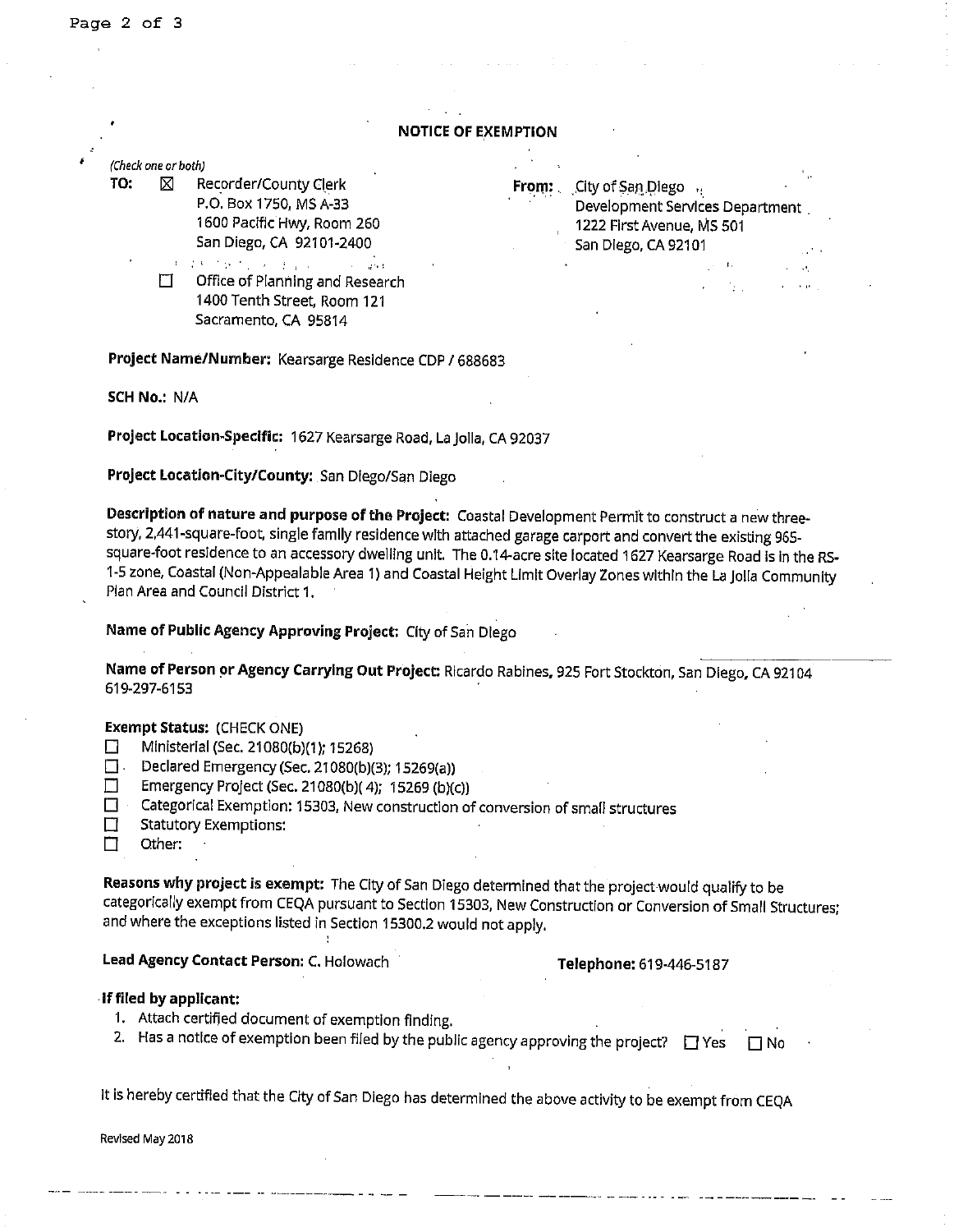~ for leffSzymanski Senior Planner Signature/Title

**Check One:**   $\boxtimes$  Signed By Lead Agency  $\square$  Signed by Applicant

4/5/22 Date

Date Received for FIiing with County Clerk or OPR: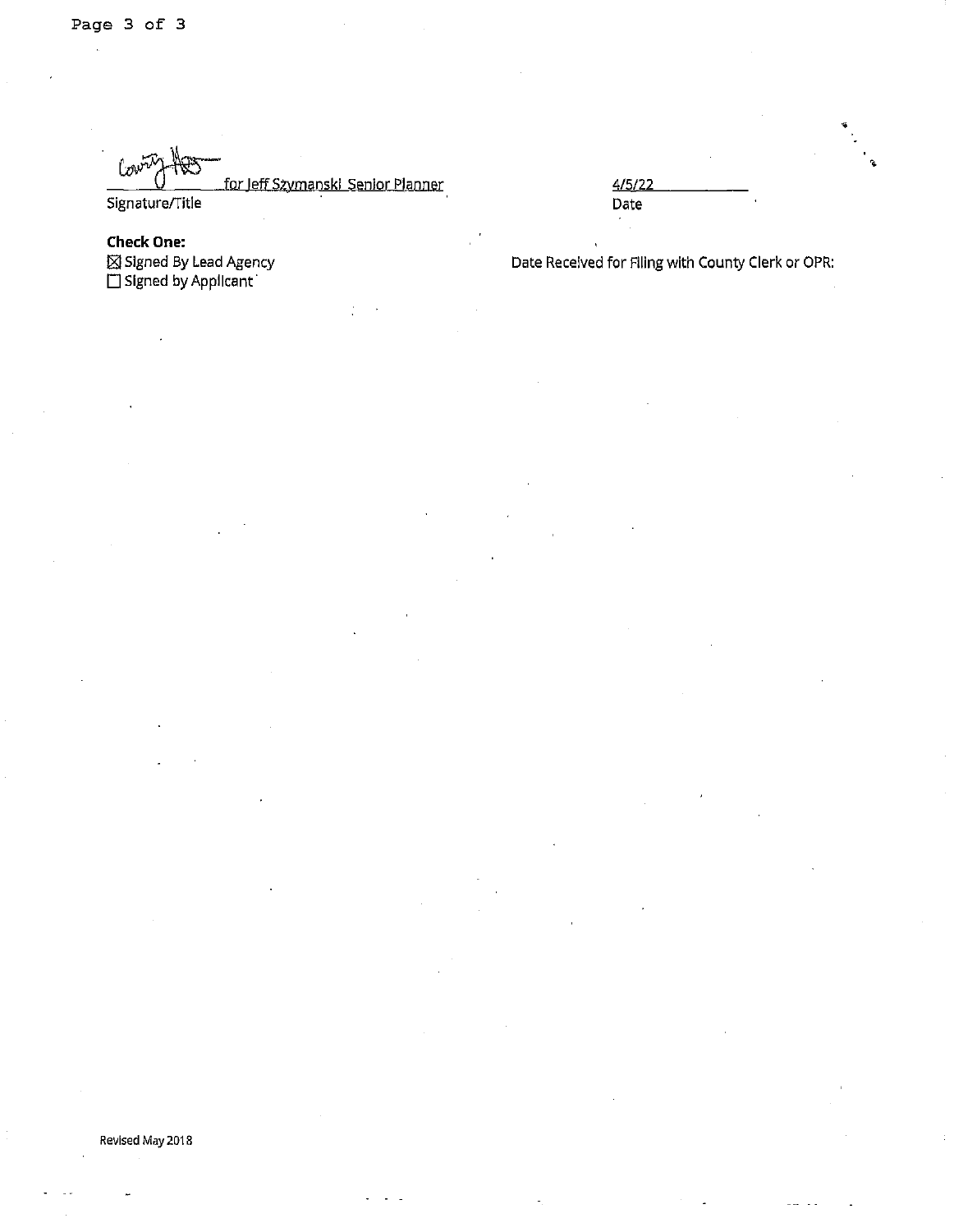|                                                                                                                                                                                                          |                                    | San Diego County                   |                                                                                         |  |
|----------------------------------------------------------------------------------------------------------------------------------------------------------------------------------------------------------|------------------------------------|------------------------------------|-----------------------------------------------------------------------------------------|--|
|                                                                                                                                                                                                          | Transaction #.<br>Receipt #:       | 6465876<br>2022220536              |                                                                                         |  |
| Ernest J. Dronenburg, Jr.<br>Assessor/Recorder/County Clerk<br>1600 Pacific Highway Suite 260<br>P. O. Box 121750, San Diego, CA 92112-1750<br>Tel. (619) 237-0502  Fax (619) 557-4155<br>www.sdarcc.com | Cashier Date:<br>Cashier Location: | 05/09/2022<br><b>SD</b>            | 05/09/2022 2:44 pm<br><b>Print Date:</b>                                                |  |
|                                                                                                                                                                                                          |                                    |                                    | <b>Payment Summary</b>                                                                  |  |
|                                                                                                                                                                                                          |                                    |                                    | \$50.00<br><b>Total Fees:</b><br>\$50.00<br><b>Total Payments</b><br>\$0,00<br>Balance: |  |
|                                                                                                                                                                                                          |                                    |                                    |                                                                                         |  |
|                                                                                                                                                                                                          |                                    |                                    |                                                                                         |  |
| Payment                                                                                                                                                                                                  |                                    |                                    |                                                                                         |  |
| CHECK PAYMENT #1981                                                                                                                                                                                      |                                    |                                    | \$50.00                                                                                 |  |
| <b>Total Payments</b>                                                                                                                                                                                    |                                    |                                    | \$50.00                                                                                 |  |
| Filing                                                                                                                                                                                                   |                                    |                                    |                                                                                         |  |
| ICEQA - NOE                                                                                                                                                                                              |                                    |                                    | FILE #: 2022-000360 Date: 05/09/2022 2:43PM<br>Pages: 3                                 |  |
|                                                                                                                                                                                                          |                                    | State Receipt # 37-05/09/2022-0314 |                                                                                         |  |
| Fees:<br>Fish & Wildlife County Administrative Fee                                                                                                                                                       |                                    |                                    | \$50.00                                                                                 |  |
| Total Fees Due:                                                                                                                                                                                          |                                    |                                    | \$50.00                                                                                 |  |
| Grand Total - All Documents:                                                                                                                                                                             |                                    |                                    | \$50.00                                                                                 |  |

 $\hat{\mathcal{L}}$